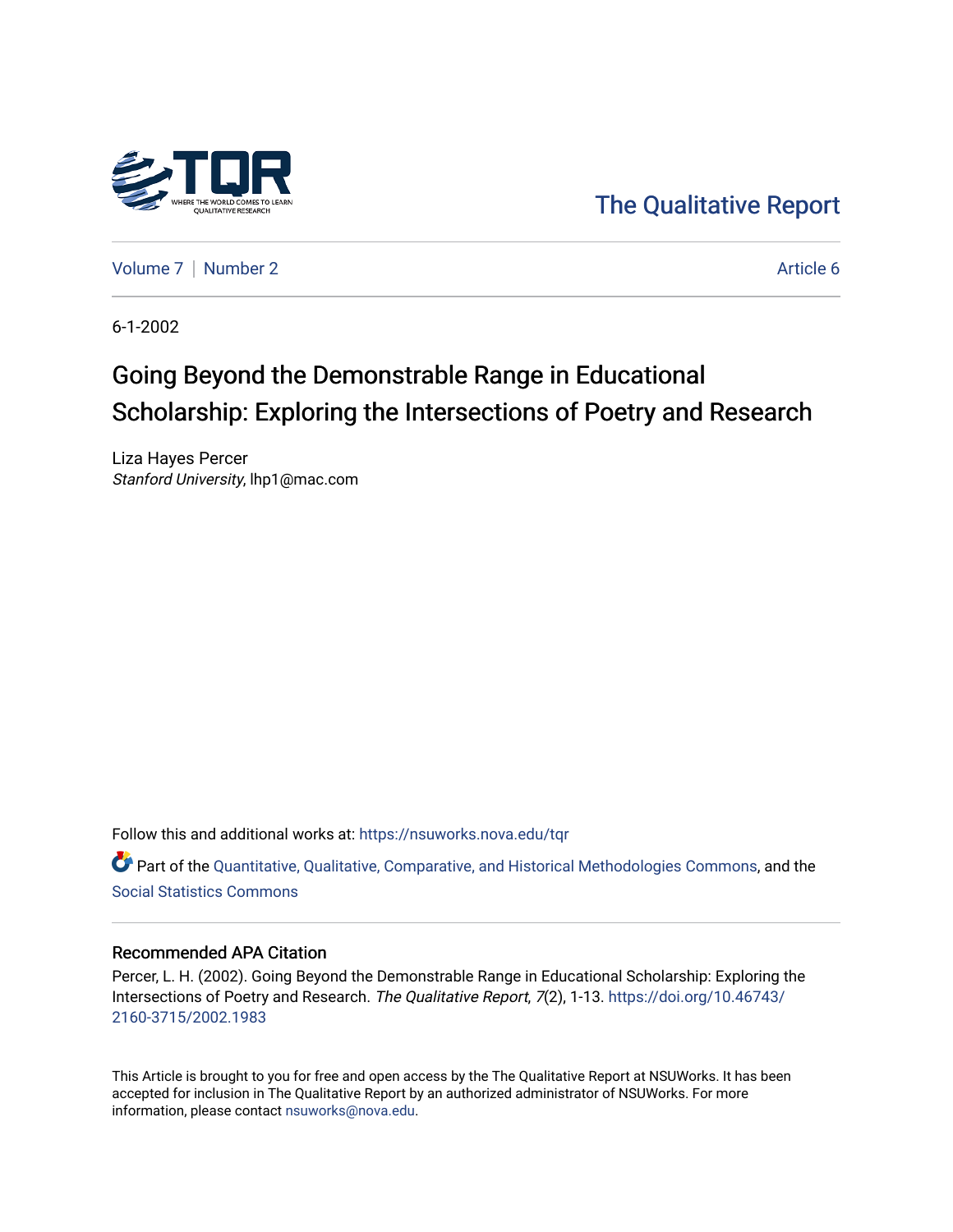# **Qualitative Research Graduate Certificate** Indulge in Culture Exclusively Online . 18 Credits **LEARN MORE**

### Going Beyond the Demonstrable Range in Educational Scholarship: Exploring the Intersections of Poetry and Research

#### Abstract

This essay reflects on experimental writing that incorporates poetry into research. The author supports the move toward research writing that breaks the constraints of traditional academic writing, but raises the concern that such writing must not casually adopt the form and name of poetry without studying the craft. Along these lines, she suggests that in order for work that introduces poetry into research to be done effectively, researchers must study the craft of writing poetry as critically as they study the craft of writing research. Finally, the author suggests that instead of attempting to map poetry onto research, researchers may be better served by borrowing from the poetic to more accurately define the goals, quality, and purpose of experimental writing. In this way, researchers may learn from poetry to further enhance their own critical art.

#### Keywords

Poetry, Poetic Form, Writing Craft, Arts-Based Research, Experimental Research, Expressive Research, Qualitative Research, Demonstrable Range

#### Creative Commons License



This work is licensed under a [Creative Commons Attribution-Noncommercial-Share Alike 4.0 License](https://creativecommons.org/licenses/by-nc-sa/4.0/).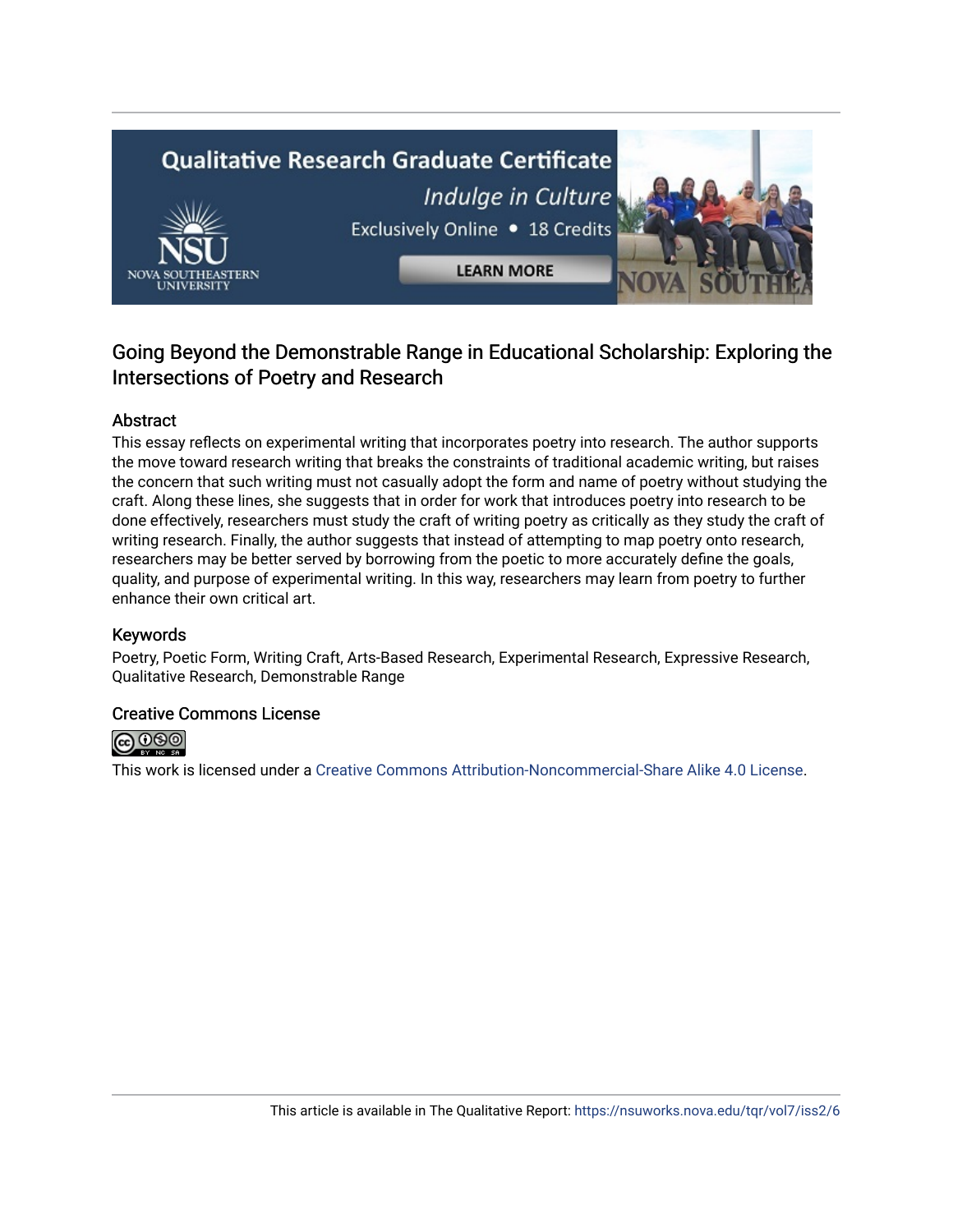## **Going Beyond the Demonstrable Range in Educational Scholarship: Exploring the Intersections of Poetry and Research**

## **by Liza Hayes Percer<sup>+</sup>**

*The Qualitative Report*, Volume 7, Number 2 June, 2002

#### **Abstract**

This essay reflects on experimental writing that incorporates poetry into research. The author supports the move toward research writing that breaks the constraints of traditional academic writing, but raises the concern that such writing must not casually adopt the form and name of poetry without studying the craft. Along these lines, she suggests that in order for work that introduces poetry into research to be done effectively, researchers must study the craft of writing poetry as critically as they study the craft of writing research. Finally, the author suggests that instead of attempting to map poetry onto research, researchers may be better served by borrowing from the poetic to more accurately define the goals, quality, and purpose of experimental writing. In this way, researchers may learn from poetry to further enhance their own critical art.

**Key Words:** Poetry, Poetic Form, Writing Craft, Arts-Based Research, Experimental Research, Expressive Research, Qualitative Research, Demonstrable Range

#### **Introduction**

As a scholar of the relationship between poetry and educational concerns, I have found myself at a crossroads of communication. After four years of formal study within the field of education, I am beginning to think that the practice of writing poetry engenders a means by which to understand and make sense of the world that cannot be articulated through traditional research practice or venues. More specifically, I am concerned that traditional research practice and venues demand particular forms of articulation that do little to capture and communicate the significance of the poetic process. At the same time, as I delve deeper into studying the poetic process (for the time being, I mean the process of authoring poems), I am more convinced that crafting through poetic language results in a richly textured, insightful, and complex means by which to make sense of the world and that the educational community will greatly benefit from scholarship that brings this to light.

Traditional educational research methods (both qualitative and quantitative, and combinations of the two) limit an educator's ability to fully capture and communicate nuances of understanding such as those achieved through the process of writing poetry. (For the purposes of this essay, I will focus specifically on a study of the poetic process as my example, though I suspect that the needs of such a study are not unique, particularly to those who study art education.) The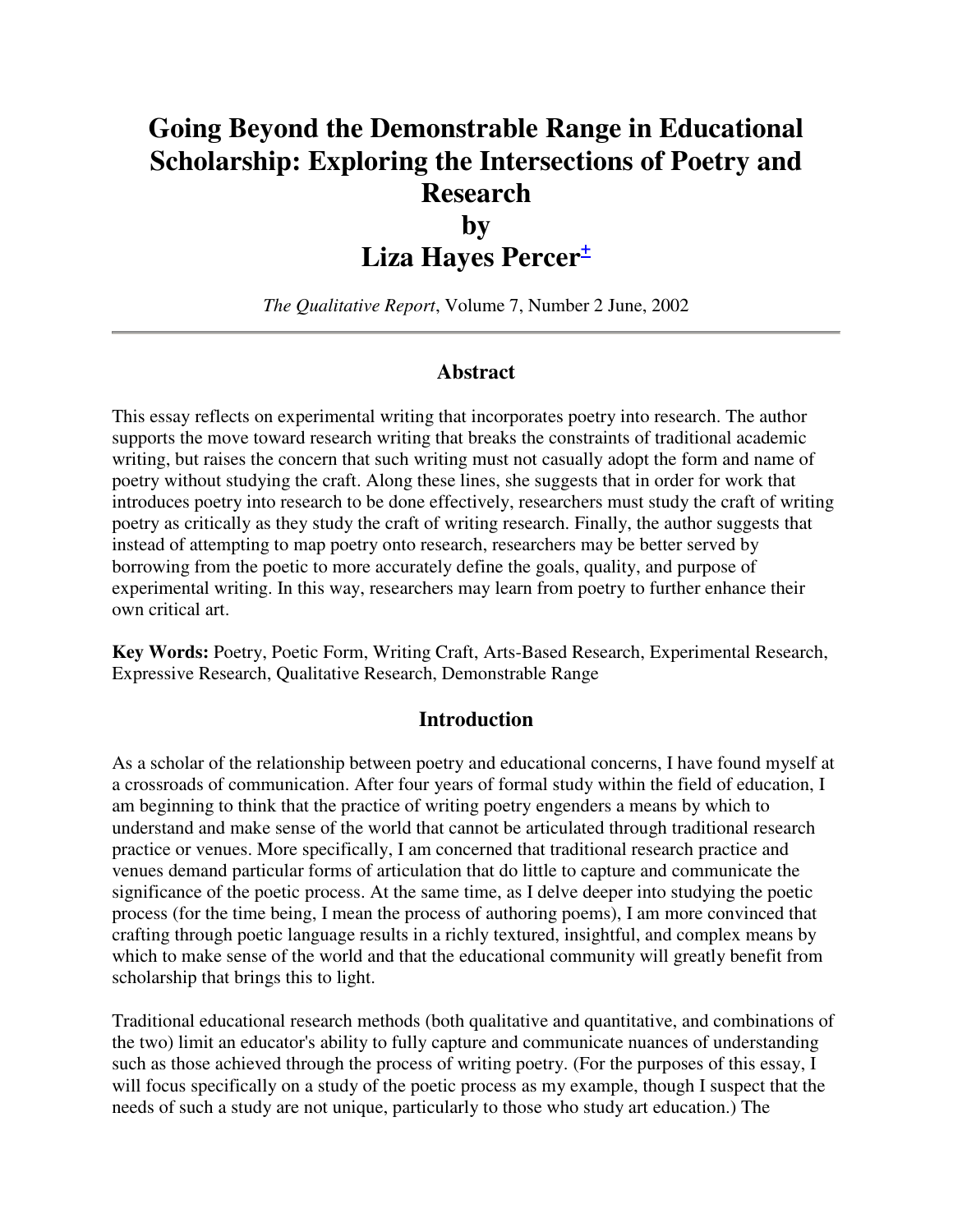problem, as I can best formulate it, is a double one of articulation and demonstration. Traditional research is limiting in its narrow scope of articulation and its formal demands for demonstration.

For the most part, the paradigm of research articulated through a formal essay or report and primarily characterized by discursive language stands as the modus operandi of the day. Such forms of articulation serves to demonstrate the researcher's methods as she works toward her claims. These may, and usually do, include some discussion of others' research, her methodological design and intentions, the nature of the data that she collected, and the means by which she went about making sense of that data. When all these pieces fall into place, she will come to some conclusion about the issues that peaked her curiosity or concern in the first place. Without these formal pieces however, she risks her credibility and authority with any conclusion she may wish to put forward. More simply put, in order to make assertions in academia, a scholar must somehow be able to make a demonstration of whatever it is that she wishes to assert. This demonstration is generally founded upon a logical conclusion derived from the acceptable research methods of her field.

For instance, if an educator wishes to assert that the majority of students in a high school are scoring below average on a statewide exam, it would be expected that she demonstrate this claim by presenting the test scores of the students in the high school as well as the test scores of students across the state. It would be inappropriate for her to assert that these students were scoring below average without the presentation of such data. This example represents an instance in which primarily quantitative data would serve as demonstrable evidence to support conclusions. It is entirely possible that the researcher suspected that the students in this class were not doing well on tests because she observed that whenever the teacher gave out the tests, the students slumped low in their seats, stared out the window, furrowed their brows, or stormed out of the room. In this instance, the demonstrable evidence would be qualitative, based upon observations of the classroom itself. Such observations might serve as support if the researcher wished to claim that the students seemed to dislike taking tests.

Historically, the acceptable research methods of a field are entirely appropriate for a variety of scholarly inquiries, and serve the crucial task of validating forms of information that complement these methods. However, it does not take a great deal of insight to notice that not all kinds of scholarly inquiries are made through these methods. One need only take a look at the major education journals of the day, for example, to observe that discussions of emotional education, expressive development, and arts education generally are in the minority. Granted, society at large does not appear to be clamoring for all children to learn how to play the piano or sketch with sensitivity - but appearances may be deceiving. We are at a time of heightened awareness of major challenges. The challenge of local and global relationships and the overwhelming evidence of violence in our children and depression in our adults itemize just a few. And yet education, the field that seeks to aid people in their goals to become prosperous members of society, continuously sidesteps or marginalizes discussions about the need to cultivate emotional and personal awareness, complexity, courage, and other less tangible but essential qualities of personal fortitude and well-being. Instead of working toward the development of the internal life, we focus on the external measures of education - test scores, accountability, and standards. This essay suggests that it is time to treat these generally avoided issues as needful of their own particular kind of critical attention and scholarship, and that continued efforts to address them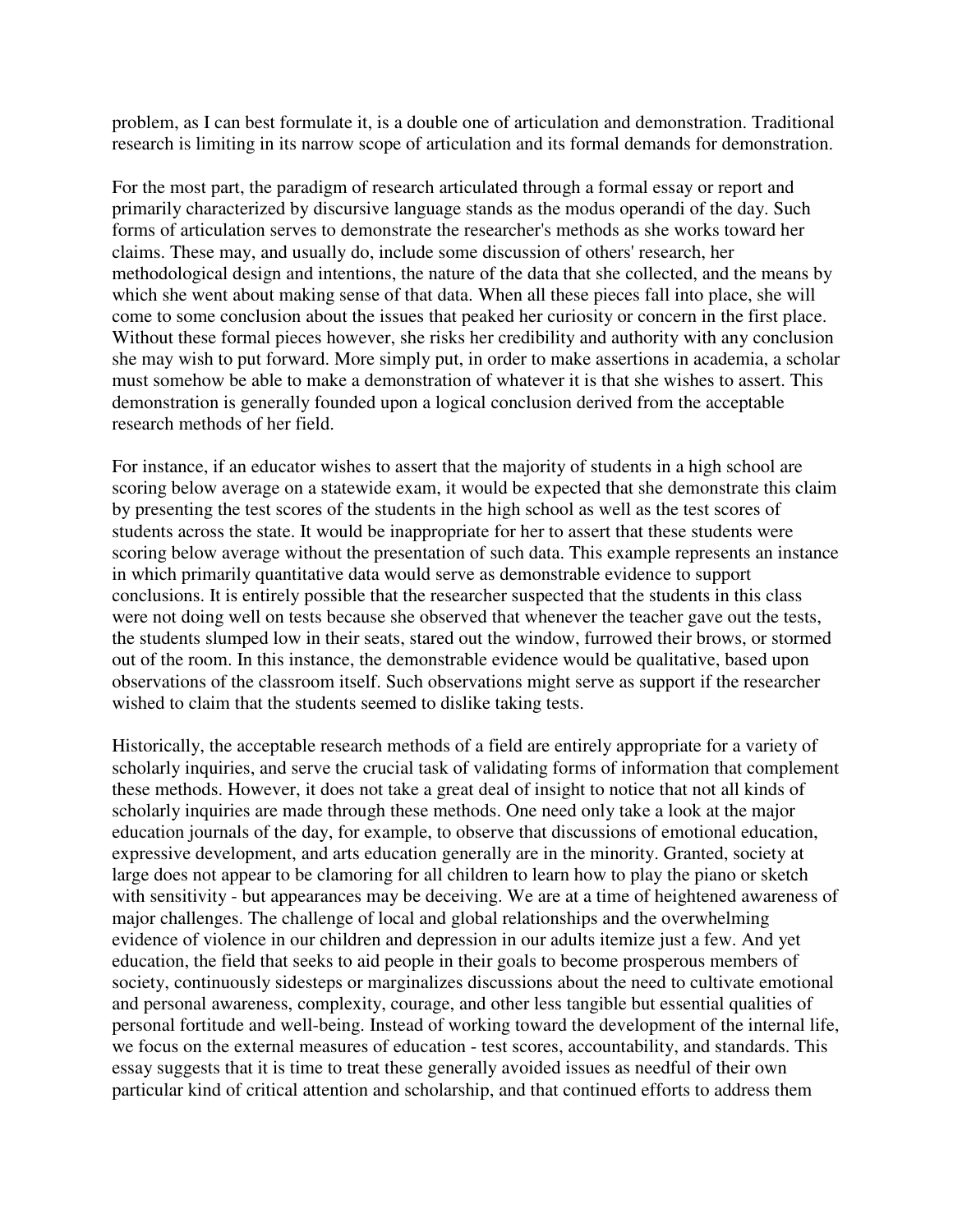with scholarly tools that befit problems of a different nature will result in their continued marginalization and misunderstanding.

Let me take as a detailed example the following true to life research problem: How does one concerned with making an assertion about what is involved in the nature of the poetic process effectively go about doing so? Such an assertion is the fundamental concern of my scholarship at this time. I have chosen to pursue this line of scholarship in an effort to gain some insight into a process that requires of its participants a deep reliance on emotional awareness, creative insight, self-expression and, perhaps, a pursuit of certain truths that are difficult or impossible to articulate through standard communications. In investigating this process, I am pursuing a means by which to understand the cultivation and acquisition (the education) of abilities that constitute the kind of education that most students receive incidentally or accidentally, if at all.

I have surmised that the way to get at the heart of the poetic process is to speak with individuals who have made it their life's work to partake in it - namely, poets. I have therefore designed research that aims to speak with poets on many different levels about the work that they do, how they make sense of it, and what their impressions are of how I make sense of their observations. In this way, we are engaged in a reciprocal discussion. Initially, before beginning the fieldwork, I feared that these discussions would never reach the essence of the poetic process, as I suspected that much of the hard work of writing poems is being conducted out of 'demonstrable range', or on a level of consciousness that neither I nor the poets would be able to understand. I am beginning to find, however, that the problem is not so much that I have no access to an understanding of the processes poets describe to me. Rather, I am concerned that I may be unable to formulate this understanding into the traditional language of research. Herein lies the previously mentioned problem of articulation.

In the case of the study in which I am engaged, it appears to be impossible to separate poetic language and form from an understanding of the phenomena. Consider briefly two excerpts from *The Paris Review Interviews*, in which (among other things) poets were asked to speak about their creative processes. These descriptions of the poets' work are very similar (although more cursory) to the responses I have begun to gather through my own interviews. Marianne Moore had this to say about how she came to shape her poems:

Spontaneous initial originality - say, impetus - seems difficult to reproduce consciously later. As Stravinsky said about pitch, 'If I transpose it for some reason, I am in danger of losing the freshness of first contact and will have difficulty in recapturing its attractiveness' (Moore in Plimpton, 1989, p. 89)

Moore suggests two things: 1) that the poem involves spontaneous creation, and 2) that such creation cannot be reproduced in the conscious mind after it has occurred. Here she has made sense of what she does when she composes but she has not specified what it is that is involved in spontaneous creation and, in fact, tells the interviewer that this creative process is not easily articulated by the conscious mind. Instead, she offers a metaphor between the work of poetry and the work of a composer. In this way, she does not offer us a direct, analytic parallel to her work, but 'explains' it nevertheless, by drawing upon a tool of language.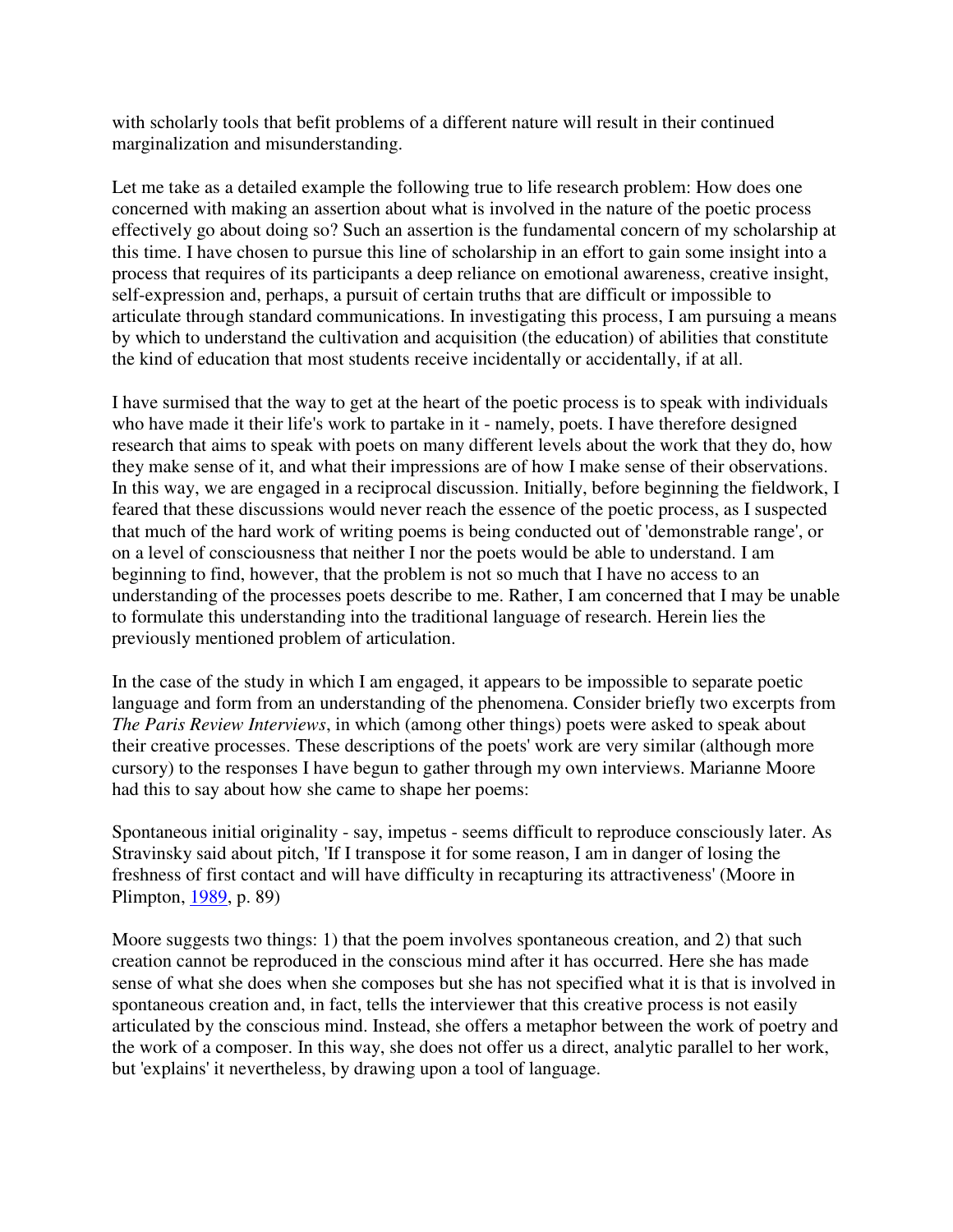Allen Ginsberg, in the same anthology, spoke of his work with meter and suggested that it was akin to:

someone working with his physiological movements and *arriving* at a pattern….Nobody's got any objection to even iambic pentameter if it comes from a source deeper than the mind - that is to say, if it comes from the breathing and the belly and the lungs (Ginsberg in Plimpton, 1989, p. 191)

Here, again, the poet refers to the crafting process of a poem as due in part to a spontaneous occurrence - arising from a place "deeper than the mind." Ginsberg adds to this an idea of meter arising "from the breathing and the belly and the lungs." The poets I have spoken with also express an understanding of poetry as emerging from a place that is not easy to access by the conscious mind and, as in the Ginsberg example, also incorporate poetic language into our discussions. To the researcher hoping for a means by which to articulate the work of poetry in discursive language, these responses are frustrating. At the same time, I find myself responding to such data, already replete with responses that are elusive, poetic, and extraordinarily detailed, with the conviction that I am indeed getting a means by which to make sense of the poetic process - and that that means is a poetic one.

When I began this research project, several respected individuals assured me that I was on a path to frustration. Poets, like many other artists, they argued, will not explain what they do, either because they do not want to or they cannot. I think such warnings are entirely appropriate if one is looking for an explanation that falls within the most common paradigms of educational research. Indeed, I believe that poets who do not 'explain' what they do are maintaining the integrity of their understanding of their craft. Poems are not intended for explanation because explanation involves a restatement that requires a move away from poetic language - and thus away from the poem. What is missing is not an understanding of the poem or the process of its creation, but an understanding of the more traditional, analytic sort.

One may dismiss Moore's and Ginsberg's understandings as speculative, and in a very real way they are. There is no way for Ginsberg to demonstrate that meter begins in the belly and the lungs. Speculation, in some way, is an act of making sense when there is nothing tangible to make sense of. In many ways, this echoes of a Kantian notion of the sublime, wherein the sublime is the experience of the mind going beyond the evidence of the world and continuing to make sense as it does so. Indeed, Kant believed that poetry was an instance of the sublime (Kant, 1790/1951). The works of Susanne Langer, Nelson Goodman, and Michael Polanyi also speak to the discrepancies between what can be known and what can be said (Goodman, 1978; Langer, 1967; Polanyi, 1966). And Elliot Eisner has written extensively on the potential of artistic form to capture and express meanings of great significance to researchers and educators that may otherwise be overlooked through less aesthetic forms. His 1981, 1996, and 1998 works are highlights of this work (Eisner, 1981, 1996, 1998).

Along these lines, it should be underscored that in the quotations from both of these poets (as is the case for the interviews I have conducted), the poet claims that she has a very clear, familiar sense of what it means to pull together a poem, yet it is a sense that does not respond well to demonstration, at least not as would be articulated through traditional research. Moore and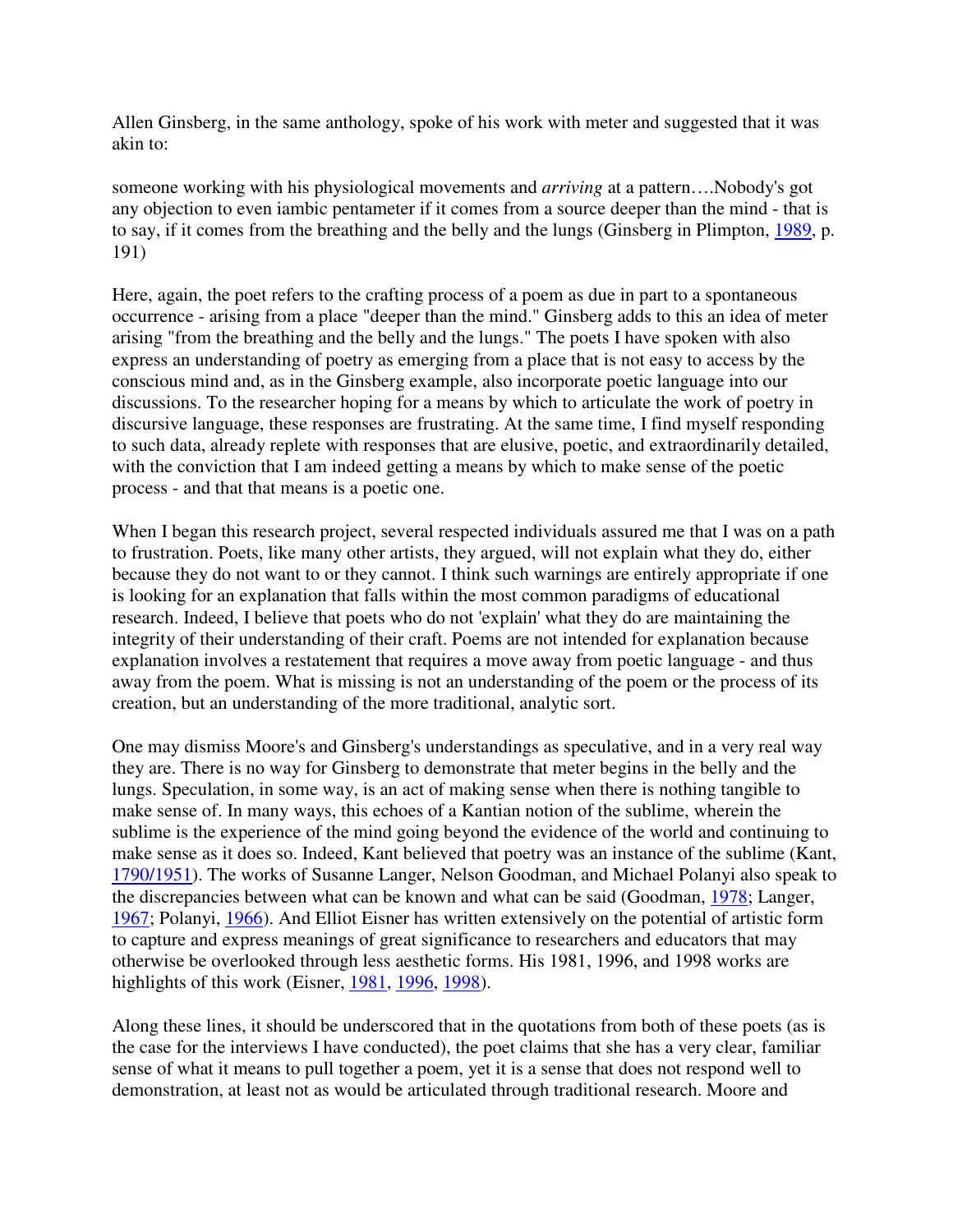Ginsberg speak, instead, to a deeply subjective relationship to their craft, one that is highly functional, but unique to the individual poet. These excerpts are not unusual in the body of literature that represents poets reflecting on their craft. Even less unusual are such personal descriptions articulated in a highly poetic manner. It seems, then, that poetry may be the means by which to understand poetry - it appears that one cannot understand the details of an arguably pre-linguistic, highly emotional, intellectual, and unusual means by which to make sense of the world without using language that is creatively and insightfully manipulated. Nor does it seem that the insights revealed through the use of such language will depend upon demonstration in the traditional sense. What will be demonstrated is the individual poet's understanding of what she cannot see or objectify, but knows through language and a sense of her actions that are outside of the demonstrable range.

#### **In Search of Alternative Research**

In order to navigate such data, I have begun to explore alternatives to traditional research, and have found two related discussions that are sympathetic to such issues. One such discussion involves an idea of arts-based research; the other encourages a move away from an emphasis on assertions of 'objective' knowledge or truth toward an emphasis on research that enhances meaning by making more salient the human experience. Although these discussions are intertwined, I will treat them separately and focus more specifically on that arts-based research that incorporates poetry in this essay. While I am enthusiastically in support of an expanded notion of research that values meaning as well as certainty, I am concerned about some aspects of the methods proposed to realize such research through poetry.

Within the discussion of arts-based research, the incorporation of language arts has been, until recently, heavily focused on the use of narrative (Barone, 2001; Clandinin & Connelly, 1987; Polkinghorne, 1988; Tierney & Lincoln, 1997; Witherell & Noddings, 1991). The use of narrative, while related to my research concerns, does not map satisfactorily enough onto my specific concerns about the poetic process. It is a disservice to such work to provide a summary of the detailed and thoughtful arguments that support it, but one such summary might argue that narrative is a powerful tool in that it makes issues of concern to social scientists infinitely more salient by expressing more effectively the effects they have on the human condition.

Yet while narrative and poetry both rely on creative writing to achieve their particular effects, I wish to maintain that there is a distinction between the two of significance to researchers. This distinction is not hard and fast, and indeed there are many overlaps, but in general one might safely argue that the poem is oftentimes distinct from the narrative, at least as far as Western literature is concerned. It would be dangerous and unwise to go into the distinctions between poetry and narrative in this essay, but I would at least like to make the case for acknowledging the difference between story and poetic form and language. Although a story may contain poetic language, this is not usually its primary medium of expression. Conversely, one also finds that it is not primarily through story that the poem generally conveys meaning. Rather, one might argue, it is through poetic form and language that the poem conveys meaning. Therefore, if one is to propose that poetry be incorporated into an expanding notion of research, one must consider how poetic form and language may be relevant to social science research.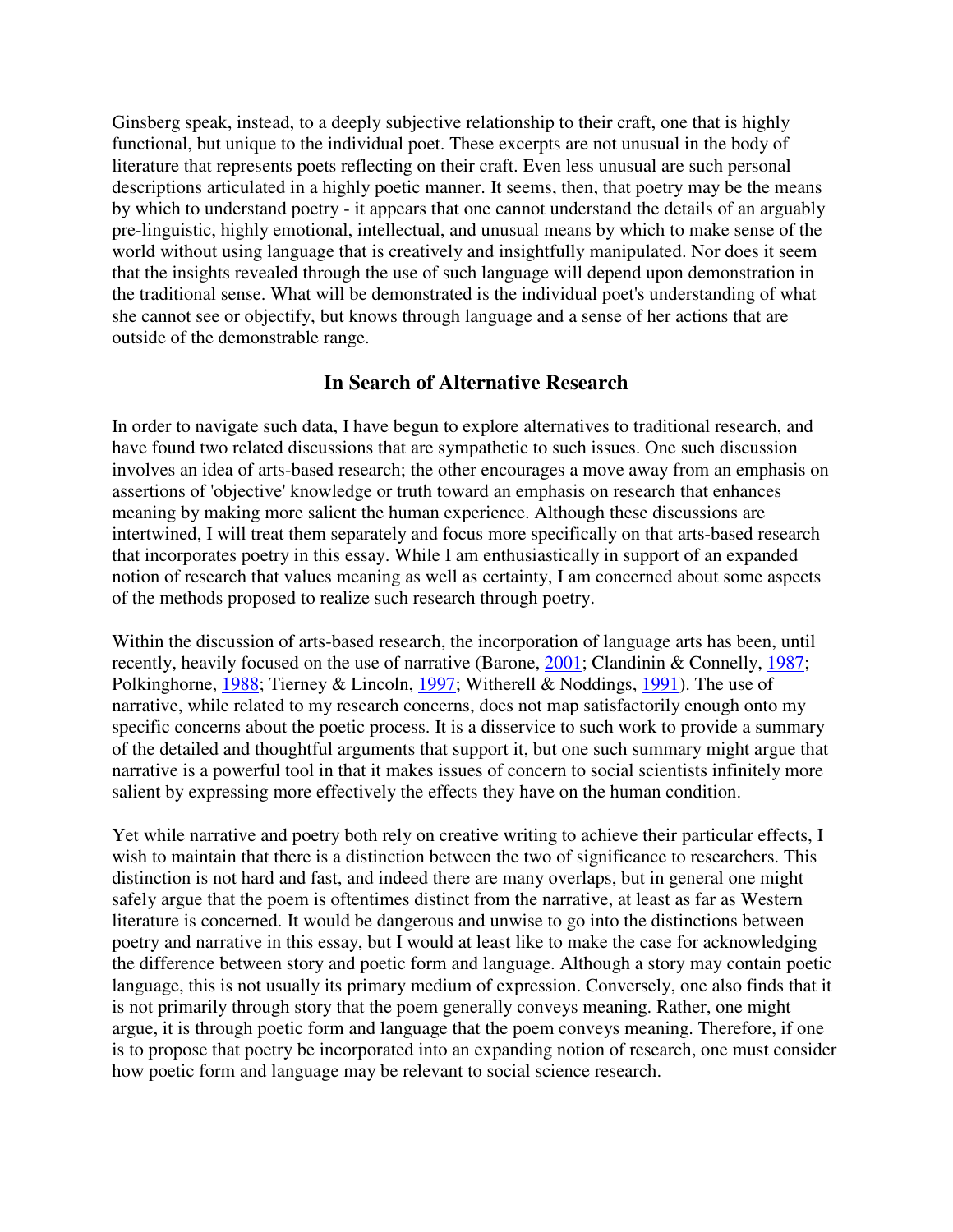Is the answer, then, to a question of how best to explore the poetic process one that involves the use of poetic language? It seems that this is a move in the right direction. Yet this is a move that at once gives me great hope, in that it promises an expansion of the restrictive boundaries imposed by traditional qualitative research, and great anxiety, in that those of us who choose, as educational researchers or scholars of related fields, to enter into this new creative territory must consider the weight that is involved in the complexity and integrity of working with such a tool. Indeed, my research *problem* appears to be my *research* problem. I am moved to conduct research because I am concerned that we have a grossly under-articulated sense of the value of the poetic process. It appears, however, that in order to articulate this value, I must turn to language that comes closer to the poetic than it does to the discursive. This could be an extraordinarily powerful tool in educational and related scholarship, yet I am concerned that without understanding the means by which poetry is created, we will continue to underestimate and misuse it just as we commend its apparent ability to move us forward.

#### **Considering the Work of Art in Research**

Among those interested in arts-based educational research, several courageous researchers have begun to use non-traditional language (or what can be grossly summarized as literary language) in their scholarship. One of the most notable of these scholars is Laurel Richardson, a sociologist who has written extensively on the use of poetry in sociological research (Richardson, 1994, 1996, 1997, 1999, 2000). In 1995, Michael Schwalbe responded to Richardson's scholarship specifically as a way of criticizing the idea of placing poetry within sociological research more generally. His arguments are numerous, but two in particular demand further attention. The first of these is that poetry threatens the rules of sociological research craft. Schwalbe claims that sociologists have "the responsibility to make ourselves understood to work by rules of our craft; to make known and explain the rules of our craft" and that poetry makes it difficult to abide by such rules (Schwalbe, 1995, p. 397). To this concern over rules, I would respond that rules for the craft of research should not be followed simply because they exist, but because they provide some useful and crucial structure to the goals of important research. If sociological poetry helps researchers to pursue the goals of their research, then such pursuits should be managed with integrity and care. Poetry yields particular effects, and creates meaning of a particular kind that do *not* adhere to the standard rules of research. But as long as poetry is not thought to be adhering to the standard rules of research, it will not violate them, and it may indeed complement them in important ways. Perhaps Schwalbe's argument would be better stated if it were to claim that poetry, presented as traditional research, may be difficult to understand, but poetry, presented as poetry (or poetic work), can be quite easily understood in the way that poetry has been understood and embraced by individuals seeking insight and understanding from it for as long as the written word has existed.

Despite my disagreement over Schwalbe's misgivings about the capability of poetry to offer relevant insights and scholarship, he makes a second argument which goes virtually unnoticed in ensuing rebuttals (Denzin, 1996; DeVault, 1996; Richardson, 1996; St. Pierre, 1996) and which can no longer stand to be ignored. This is an argument about craft. "If we do not know how to discipline ourselves as poets," Schwalbe asks, "how much can the exercise [of writing poetry] benefit us?" (Schwalbe, 1995, p. 401). Indeed, there is little in the discussion of research that incorporates creative writing of the skills required to master this writing and the scholarship such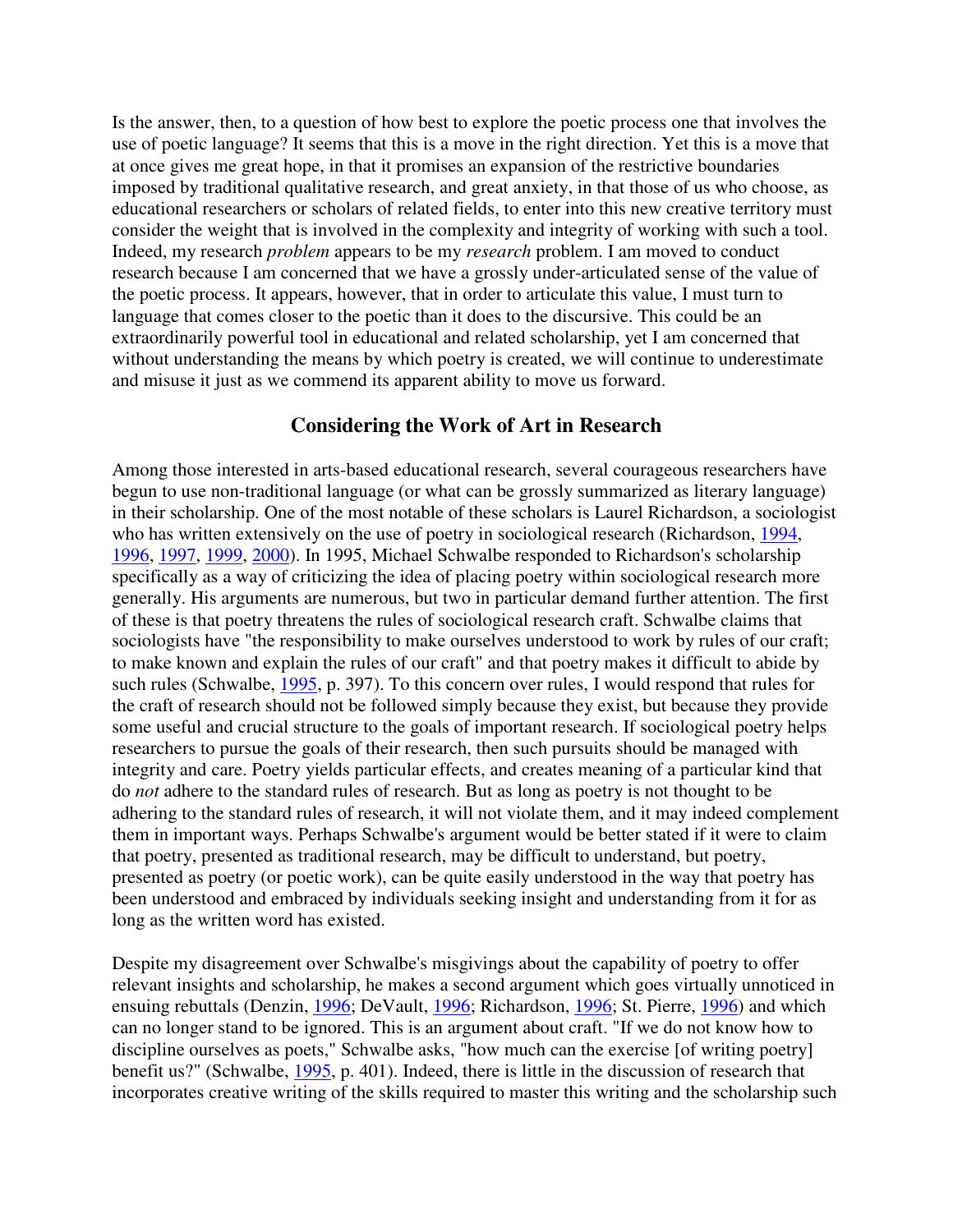work itself may require in order to be executed effectively. Although a few acknowledge that this should be an issue of concern (Banks & Banks, 1998; Krizek, 1998; Scriven, 1988), they do little to propose how such an issue might be overcome.

We must remember that it is not only a conceptual incorporation of previously distinct scholarship that is being proposed and conducted in the qualitative research; it is also an incorporation that demands attention to a different sort of form and writing. The skill of writing narrative and poetry, no matter how talented the individual to begin with, involves hard work that takes years of practice to perfect. Creative writing is a powerful tool that is at once immediately accessible and infinitely complex. If we choose to incorporate it into scholarship, we must be careful to know the skills involved in creating such writing. Furthermore, we must be careful to not simply bend it to our uses, ignoring the possibility that it has a place, first and foremost, of its own, exclusive of how we may perceive it from without. This place is not unrelated to the concerns of researchers, but it is distinct. Although a few scholars have written on the goals of evaluating experimental writing, thus implying a concern for how this writing is composed, they do little to acknowledge the history and present of craft in poetry or narrative (Clough, 2000b; Richardson, 2000). Furthermore, criteria for evaluation are not the same as ideas about craft, though the two should align. It seems that evaluation can be done most effectively when ideas about craft have been explored, implemented, and disclosed. Fortunately, some of these guidelines for evaluation, in particular those outlined in Peter Woods' discussion of expressive writing in *Successful Writing for Qualitative Researchers*, do express concern for quality in aesthetics, and this is certainly a step in the right direction (Woods, 1999, pp. 78-79). However, when scholars wish to work with poetry specifically, just as with any other specified form, they must pay attention to the work that has gone into cultivating this form beforehand. Without such attention, the discussion becomes one of the state of new writing, and it continues to bypass the rich and complex history from which much of this experimental writing borrows its form and name.

Implicit in this call for craft is the idea that we must recognize that language arts, like education or other fields that involve qualitative research, have their own unique 'scholarship' or insightful affordances and that these are closely tied to the work that goes into the creation of language arts. To employ creative writing without exploring the particular insights one might access through such writing outside of educational scholarship is to do a simultaneous disservice to careful scholarship and skillful writing. Creative writing is not just useful in the service of something else; it has a purpose all its own. This is not to say that one must learn how to write like Nabokov or Frost in order to incorporate creative writing into research. But one must be familiar with the concerns and work that went into what Nabokov and Frost created if one wants to produce scholarly work that draws upon literature. This is not a call for learning how to mimic the writers of a canon. Indeed, some of this writing may be a innovative break from crafts demonstrated in a canon. However, writing that seeks to improve upon the status quo must first know exactly what it surpasses, and how and why a change is called for. This involves a knowledge not just of research, but of creative writing. Creative writing, as we know, does not evolve in a vacuum; when one partakes in such writing, one cannot help but enter into an ongoing, multifaceted conversation.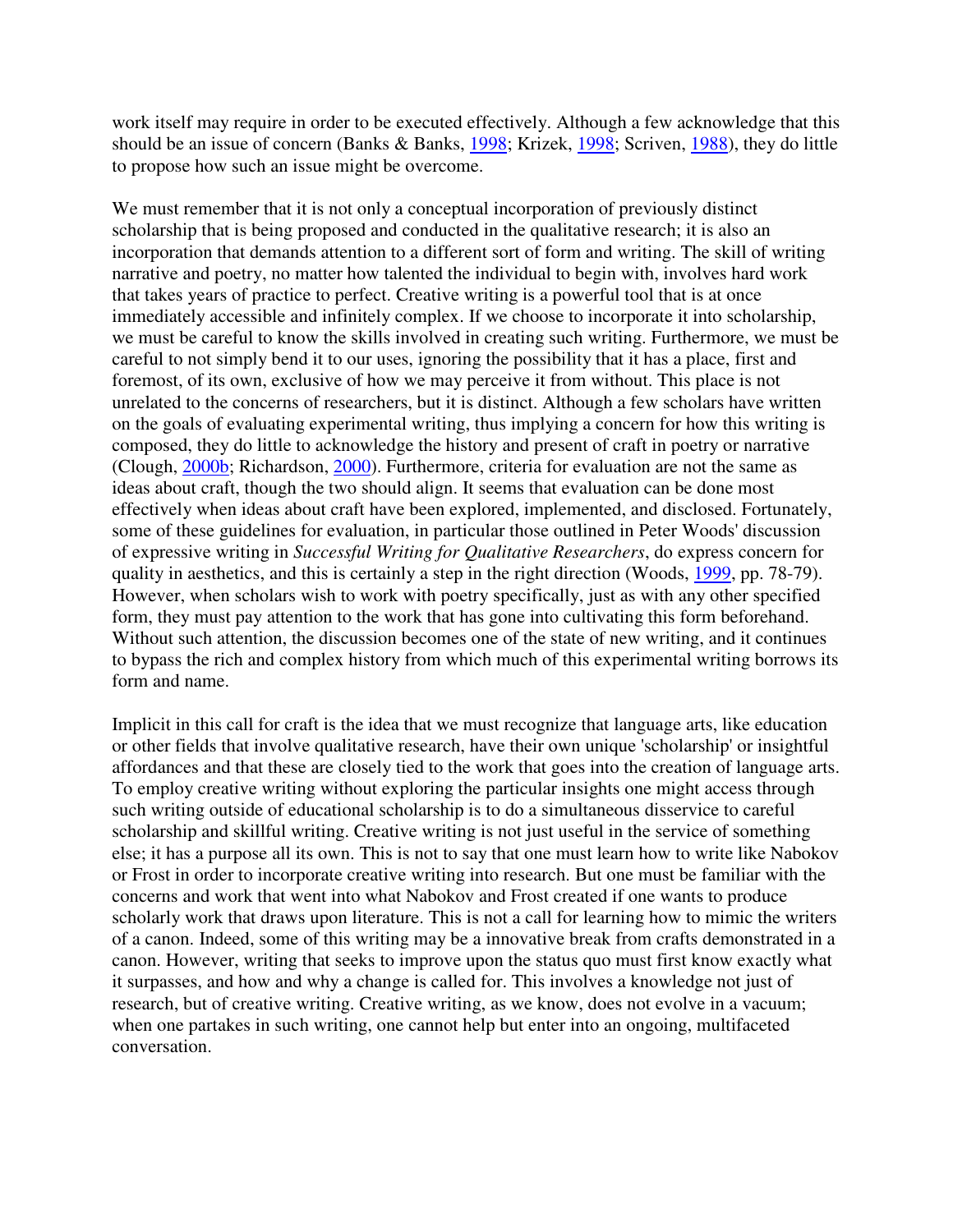Many will argue that such demands on researchers are unrealistic. I wish to make it clear that I do not expect qualitative researchers to produce great works of literature and/or poetry. Rather, I wish them to explore and develop their potentials in the crafting of literary work as studiously and with as great a commitment as they have made to the work they have done in their respective fields. This still may be an unrealistic demand. Yet I am reluctant to pull back on this position out of respect for the demands and potential of literary work. In most cases, the new scholarship that involves narrative and poetry is a scholarship that incorporates the literary in the service of social science research. I think that before we move forward, we must consider the language arts and social science on par with one another, and be sure that in the pursuit of one, we do not misuse the other.

#### **A Survey of Research and Poetry**

A survey of the work that intersects research and poetry indicates the previously mentioned weighting of research craft over poetic craft. In addition to Laurel Richardson's work, several other scholars have published articles that represent different intersections between poetry and research. In these works, researchers use their own poetic writings in a variety of ways. Patricia Clough and Laurel Richardson have both published pieces that consist primarily of poetry, with very little prosaic or 'explanatory' text (Clough, 2000a; Richardson, 1994; Travisano, 1996). Other work incorporates field notes, subject interviews, journals, and other data into poetic writing, relying primarily upon discursive prose to discuss the experimental writings (Brearley, 2000; Finley, 2000; Harris, 1997; McCotter, 2001). These researchers have in common a dissatisfaction with the limitations of traditional research writing, and attempt to find a solution to this dissatisfaction through poetry. Yet a review of these works reveals not so much a desire to develop and pursue the craft of poetry, but a view of poetry as a way out of the constraints of traditional research.

Despite my appreciation for such scholarship, which reveals sensitive writing, sincere scholars, and a crucial movement toward redefining writing and scholarship, it seems that if we use poetry to capture any and all needs that are not met through traditional writing, we are treading on dangerous ground. Poetry is not simply a means by which to break from constraint. It should not be used as a catchall for any writing that does not follow the form or flavor of traditional research. It has forms and goals all its own, which can be either superficially or critically adopted. In the interest of more writing that pursues a critical adoption of poetry, it is crucial that we state precisely what it is that we wish to break from when we use experimental writing, and seek to understand how and if poetry is appropriate to meeting these needs.

A closer look at how these scholars are describing their need for and use of poetry may help us to further define these needs, and get a better sense as to whether or not poetry should meet them. The particular pieces I present for consideration might be thought of as representing attempts toward capturing a more complex sense of experience through expressive texts. Suzanne McCotter turns to what she alternately terms poetic representation, poetic construction, and poetry as an attempt to overcome the limitations of traditional academic voice. She cites Richardson's claim that "'poetry can re-create embodied speech in a way that standard sociological prose does not" (McCotter, 2002, p. 16). In addition to McCotter's work, others have argued that poetry captures more fully the rhythms in speech and conversation (McCoy,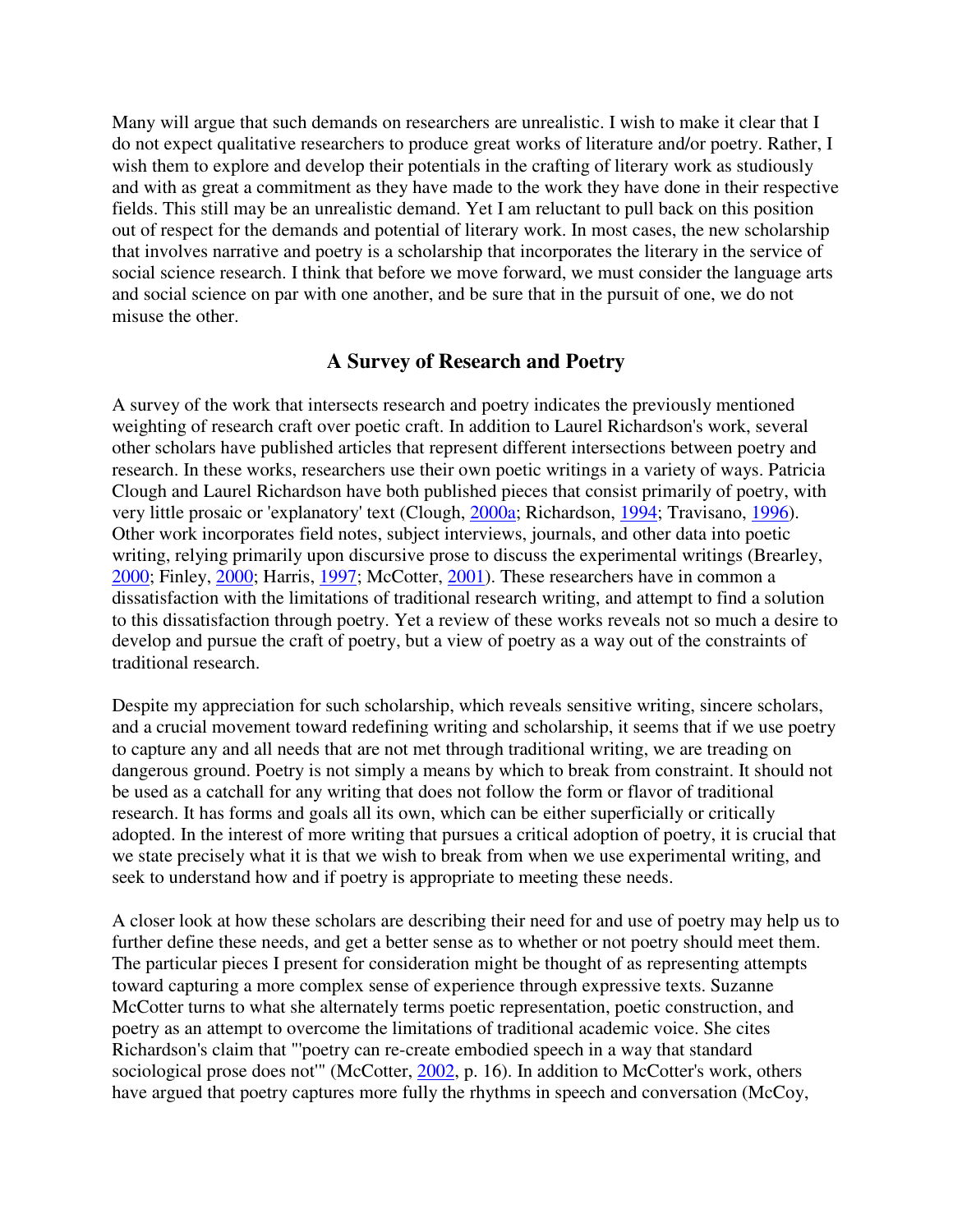1997; Patai, 1988; Richardson, 1997). Similarly, Susan Finley uses what she calls "poetic dialogue" to capture conversations between researchers and participants (Finley, 2000, p. 433). Laura Brearley includes the poems of individuals going through the challenges of an amalgamation process in an educational institution. She includes poems written by these individuals as well as her own poetic work attempting to recapture her discussions with them (Brearley, 2000). And Jennifer Harris's incorporation of her own journal entries, many of which capture conversations she had with individuals at her research site, expose the emotional difficulty and complexity of her experience in a place of violence, disrespect, and misunderstanding (Harris, 1997). In a similar vein, Richard Travisano draws upon his own experiences to write several poems about relationship, marriage, and divorce (Travisano, 1996).

It is clear that these various forays into experimental, poetic texts enable readers of this scholarship to develop a more complex sense of the researchers' experiences and conversations with subjects. This important work brings to light a better sense of the ways in which individuals articulate their experiences, both personal and otherwise, of phenomena that the researchers are trying to understand. These researchers are attempting to reveal the many layers of experience and understanding that become sterilized or otherwise reduced when translated into more traditional texts. This work encourages my belief that such experimentation should be pursued. However, it does little to quell my concerns about poetry's place in such experimentalism.

Despite these researchers support of the use of poetry, there is no critical discussion in their work about how a complex understanding of poetry, on its own, informs their work and scholarly concerns. It seems reasonable that anyone who wishes to incorporate poetry into their work would first need to study this complexity, and not just name what seems poetic in their own writing poetry. Indeed, I would argue that what these researchers are searching for is not poetry, but something that they perceive poetic form as offering. Perhaps it would be more incisive if researchers pursue the incorporation of poetic text, or poetic form in research pursuits, rather than borrow the name of a literary art with all-consuming demands of its own. I do not deny that the concerns of the poet and the concerns of the researcher overlap, but I maintain that the craft of the former must be studied critically before the art can be executed effectively. There is enough difference to safely make the claim that, in learning to write research, one does not learn to write poetry, and vice versa. Furthermore, I suspect that what these researchers are calling poetry may be much more aptly defined as a kind of expressive writing; its concerns, purpose, and goals are distinct from poetry in important ways. Indeed, one of the most important ways in which this writing is different from poetry is that its primary function is as research.

That said, I would argue that in learning how to become a sensitive, insightful, and critical researcher, one does learn a great deal about emotional expressiveness than could be communicated through research writing. This involves bringing out the art of research into the text. I would argue that this art is, and will be, similar to but distinct from other literary arts, and that it is our job as researchers in support of such expression to work on defining the nature of the craft of experimental research. In this way, we may critically borrow from poetry, but will also work to critically define what it is that is similar and distinct from the craft of poetry. As researchers, when we begin to peel away the constraints of traditional academic writing, we must still strive to make our communications as carefully crafted and critical as possible. In demanding critical work, I do not intend to impose further restrictions. Rather I believe the more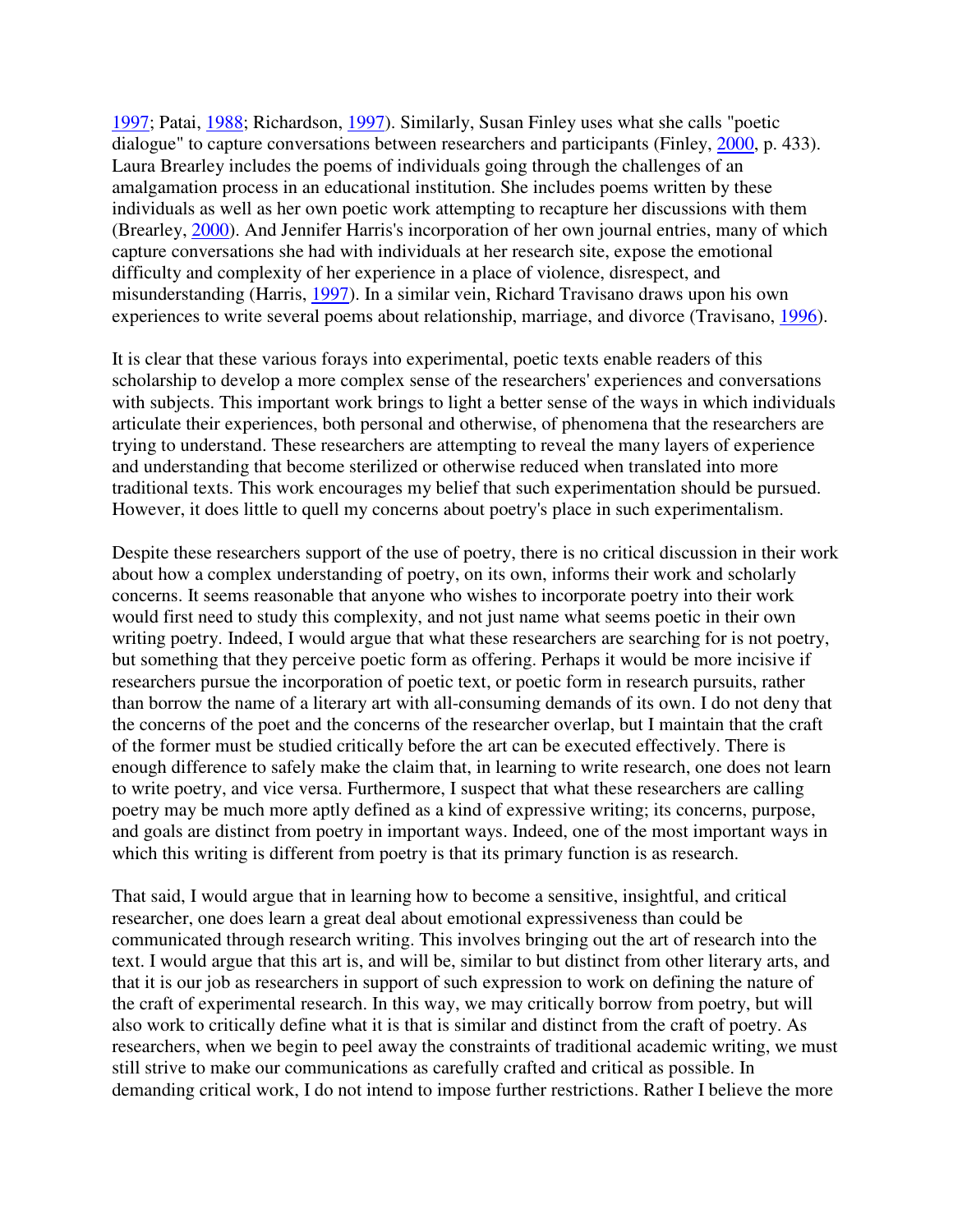attention we pay to defining our expressive research writing and pursuing its unique craft, the greater our ability to communicate effectively and powerfully through it will be.

#### **Conclusion**

It is for these aforementioned reasons that I feel conflicted about the latest developments in qualitative research. On the one hand (particularly as my own scholarship is concerned) I feel that a move away from non-literary language is a long overdue recognition of the ways in which traditional research can seriously handicap the potential of work in the field of education and other social sciences. I have no doubt that some such move must be made. On the other hand, I am concerned that qualitative researchers may not sufficiently acknowledge the involvement needed to work with the forms they propose, and that my wish for scholars who use such forms to be as well versed in their crafting as they are in the conduct of social science research is an unrealistic one. Furthermore, I am more specifically concerned that poetry must be carefully considered as a meaningful expression that will be awkward and ineffective when 'used' in the service of research.

As strongly as I feel, therefore, that qualitative research needs to expand its horizons, I fear that to make a move that incorporates new forms without the recognition, appreciation, and judgment needed to achieve such incorporation would simply set the quality and power of our work back rather than move us forward. As a result, I am inclined to appreciate my convictions about the integrity of research and the integrity of the poetic form rather than immediately adopt an artsbased research model. Unfortunately, while this leaves me with a profound sense of dissatisfaction with current restraints and strongly supportive of experimental developments, I am not sure that we are enacting the most effective solution. I am left, therefore, in the scholar's traditional position - hopeful, committed, and concerned.

#### **References**

 Banks, S. P., & Banks, A. (1998). The struggle over facts and fictions. In Banks, A. & Banks, S. P. (Eds.), *Fiction & social research: By ice or fire* (pp. 11-32). Walnut Creek, CA: Altamira Press.

 Barone, T. (2001). *Touching eternity: The enduring outcomes of teaching*. New York: Teachers College Press.

 Brearley, L. (2000). Exploring the creative voice in academic context. *The Qualitative Report, 5*(3/4). Retrieved June 30, 2002, from http://www.nova.edu/ssss/QR/QR5- 3/brearley.html

 Clandinin, D. J., & Connelley, F. M. (1987). *Narrative, experience, and the study of curriculum*. Washington, D.C.: The American Association of Colleges for Teacher Education.

Clough, P. T. (2000a). A familial unconscious. *Qualitative Inquiry, 6*(3), 318-336.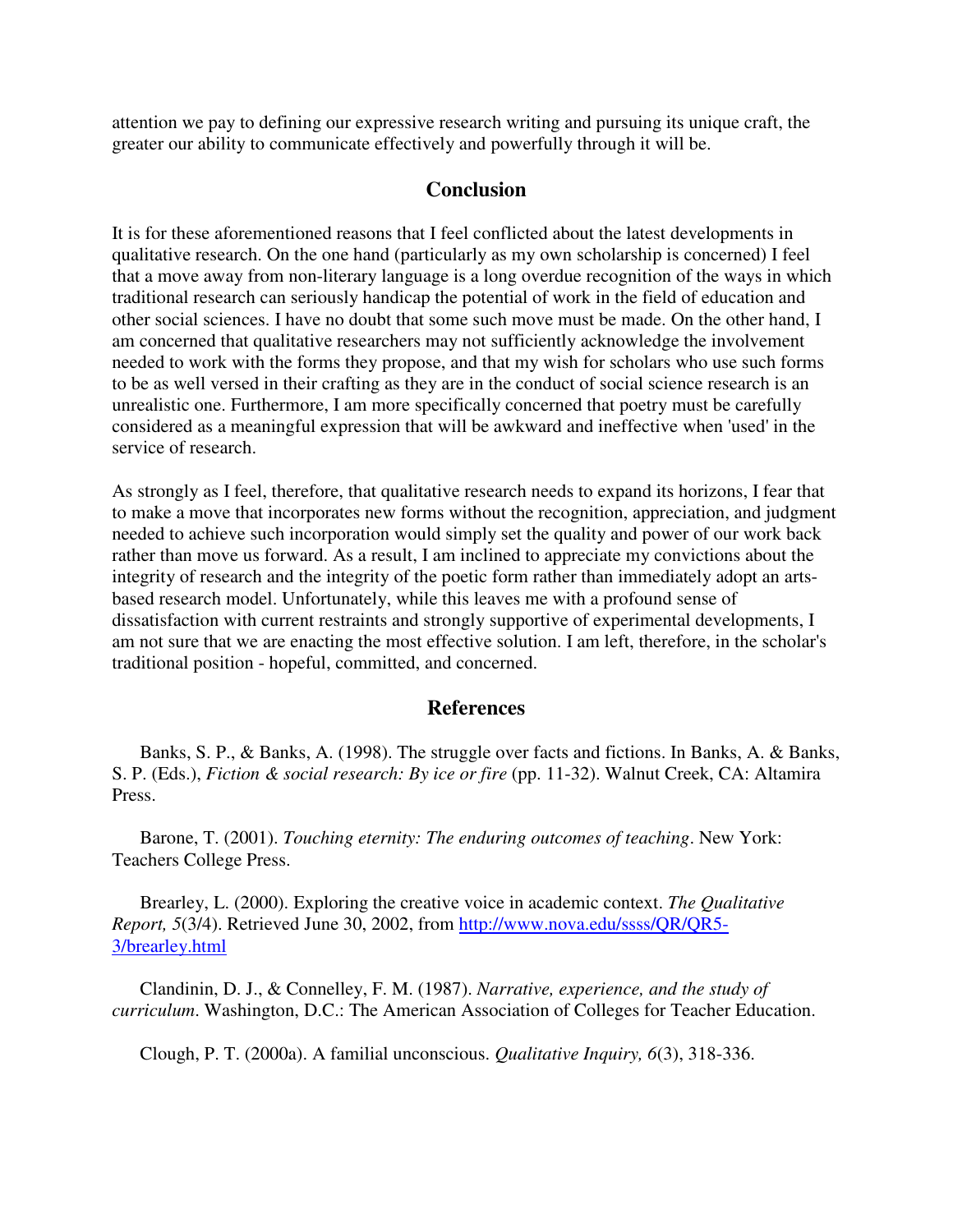Clough, P. T. (2000b). Comments on setting criteria for experimental writing. *Qualitative Inquiry, 6*(2), 278-291.

Denzin, N. K. (1996). Punishing poets. *Qualitative Sociology, 19*(4), 525-528.

 DeVault, M. L. (1996). In defense of textual experimentation: A response to Michael Schwalbe. *Qualitative Sociology, 19*(4), 529-531.

 Eisner, E. (1981). On the differences between scientific and artistic approaches to qualitative research. *Educational Researcher, 10*(4), 5-9.

 Eisner, E. (1996). *The promise and perils of alternative forms of data representation*. Keynote address, Conference on Qualitative Research in Education, University of Georgia.

 Eisner, E. (1998). *The enlightened eye: Qualitative inquiry and the enhancement of educational practice*. Upper Saddle River, NJ: Prentice Hall.

 Finley, S. (2000). "Dream child": The role of poetic dialogue in homeless research. *Qualitative Inquiry, 6*(3), 432-434.

Goodman, N. (1978). *Ways of world making*. Indianapolis, IN: Hackett Publishing Company.

 Harris, J. (1997). Surviving ethnography: Coping with isolation, violence and anger. *The Qualitative Report, 3*(1). Retrieved June 30, 2002, from http://www.nova.edu/ssss/QR/QR3- 1/harris.html

 Kant, I. (1970/1951). *Critique of judgment*. Translated by Bernard, J. H. New York: Hafner Publication Company.

 Krizek, R. L. (1998). What the hell are we teaching the next generation anyway? In A. Banks & Banks, S. P. (Eds.), *Fiction & social resarch: By ice or fire* (pp. 89-114). Walnut Creek, CA: Altamira Press.

 Langer, S. (1967). *Mind: An essay on human feeling. Volume I and II*. Baltimore: Johns Hopkins University Press.

McCotter, S. S. (2001). The journey of a beginning researcher. The Qualitative Report, 6(2). Retrieved June 30, 2002, from http://www.nova.edu/ssss/QR/QR6-2/mccotter.html

 McCoy, K. (1997). White noise - the sound of epidemic: Reading/writing a climate of intelligibility around the 'crisis' of difference. *International Journal of Qualitative Studies in Education, 10*(3), 333-347.

Patai, D. (1988). Constructing a self: A Brazilian life story. *Feminist Studies, 14*(1), 143-166.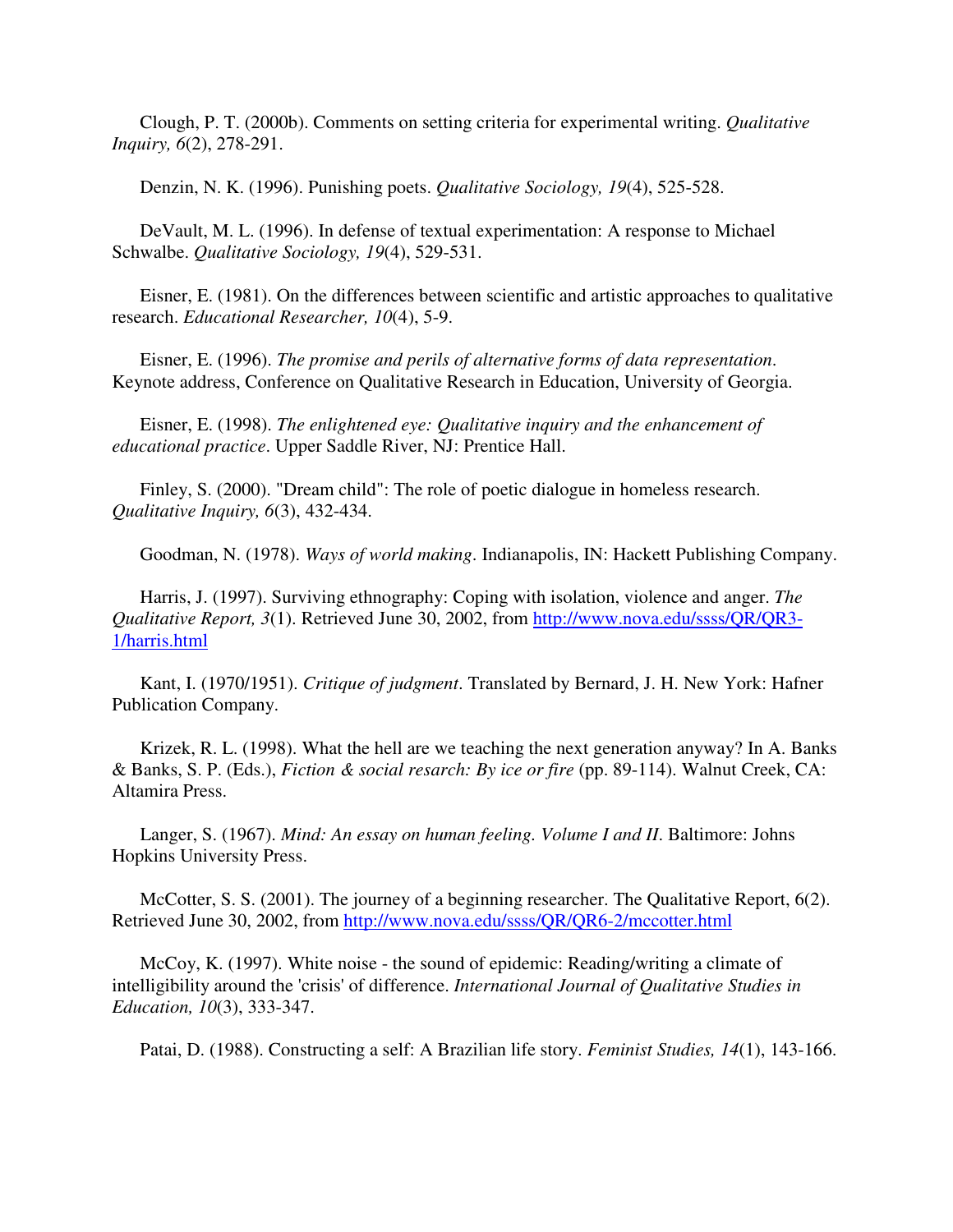Plimpton, G. (Ed.) (1989). *Poets at work: The Paris Review interviews*. New York: Viking Peguin.

Polanyi, M. (1966). *The tacit dimension*. New York: Doubleday and Co. Inc.

 Polkinghorne, D. E. (1988). *Narrative knowing and the human sciences*. Albany, NY: State University of New York Press.

 Richardson, L. (1994). Nine poems: Marriage and the family. *Journal of Contemporary Ethnography, 23*(1), 3-13.

Richardson, L. (1996). A sociology of responsibility. *Qualitative Sociology, 19*(4), 519-524.

 Richardson, L. (1997). *Fields of play: Constructing an academic life*. New Brunswick, NJ: Rutgers University Press.

 Richardson, L. (1999). Dead again in Berkeley: An ethnographic happening. *Qualitative Inquiry, 5*(1), 141-144.

Richardson, L. (2000). Evaluating Ethnography. *Qualitative Inquiry, 6*(2), 253-255.

 Schwalbe, M. (1995). The responsibilities of sociological poets. *Qualitative Sociology, 18*(4), 393-413.

 Scriven, M. (1988). Philosophical inquiry methods in education. In Jaeger, R. M. (Ed.), *Complementary methods for research in education* (pp. 131-154). Washington, D.C.: American Educational Research Association.

 St. Pierre, E. A. (1996). The responsibilities of readers: Toward an ethics of responses. *Qualitative Sociology, 19*(4) 533-538.

 Tierney, W. G., & Lincoln, Y. S. (Eds.). (1997). *Representation and the text: Re-framing the narrative voice*. Albany, NY: State University of New York Press.

 Travisano, R. V. (1996). Romance, marriage, divorce (A poetic ethnography). *Studies in Symbolic Interaction, 20*, 225-238.

 Witherell, C., & Noddings, N. (Eds.). (1991). *Stories lives tell: Narrative and dialogue in education*. New York: Teachers College Press.

Woods, P. (1999). *Successful writing for qualitative researchers*. London: Routledge.

#### **Author Note**

**+** *Liza Hayes Percer, M.Ed.,* is a doctoral candidate in arts education at Stanford University. She received her master's in education at Stanford in 1999 with a focus on Language, Literacy, and